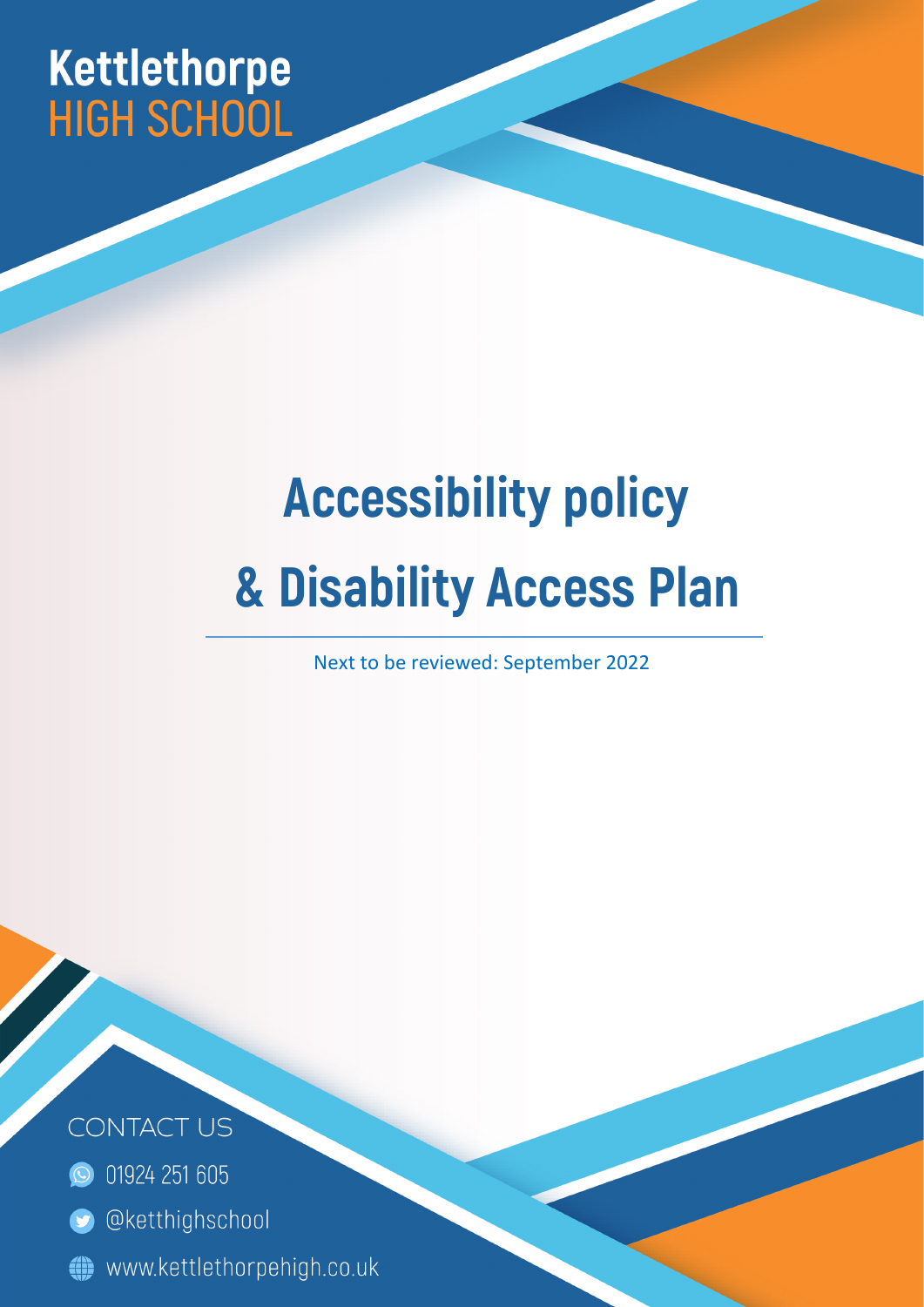The Senior Leader responsible for managing the provision for children and young people with disabilities: Mel Mumby | 01924 251 605 | mmumby@kettlethorpe.wakefield.sch.uk

The governor with responsibility for children and young people with disabilities is Andrea McGlashan

Kettlethorpe High School understands that some children require a little more support so that they can exist as confident individuals and, successfully contribute to society. We are committed to providing an environment that enables full curriculum access that includes all pupils, staff, parents and school visitors regardless of their education, physical, sensory, social, spiritual, emotional and cultural needs. We are dedicated to developing a culture of inclusion, support and awareness.

Under the Equality Act 2010 schools should have an Accessibility Plan. The Equality Act 2010 replaced all existing equality legislation, including the Disability Discrimination Act. The effect of the law is the same as in the past, meaning that "schools cannot unlawfully discriminate against pupils because of sex, race, disability, religion or belief and sexual orientation". According to the Equality Act 2010 a person has a disability if:

(a) He or she has a physical or mental impairment, and

(b) The impairment has a substantial and long-term adverse effect on his or her ability to carry out normal day-to-day activities.

This accessibility plan is a statutory document and must be reviewed every three years and approved by the governing body of Kettlethorpe High School. This plan for physical accessibility relates to the access audit of the school, which remains the responsibility of the governing body. It may not be feasible to undertake all of the works during the life of this accessibility plan and therefore some items will roll forward into subsequent plans. An accessibility audit will be completed by the school prior to the end of each period covering this plan in order to inform the development of a new accessibility plan for the ongoing period. The school will work in partnership with the local authority in developing and implementing this accessibility plan.

This accessibility plan should be read in conjunction with the following school policies, strategies and documents:

- Behaviour Management Policy
- Curriculum Overview
- Health & Safety Policy
- School Prospectus
- School Improvement Plan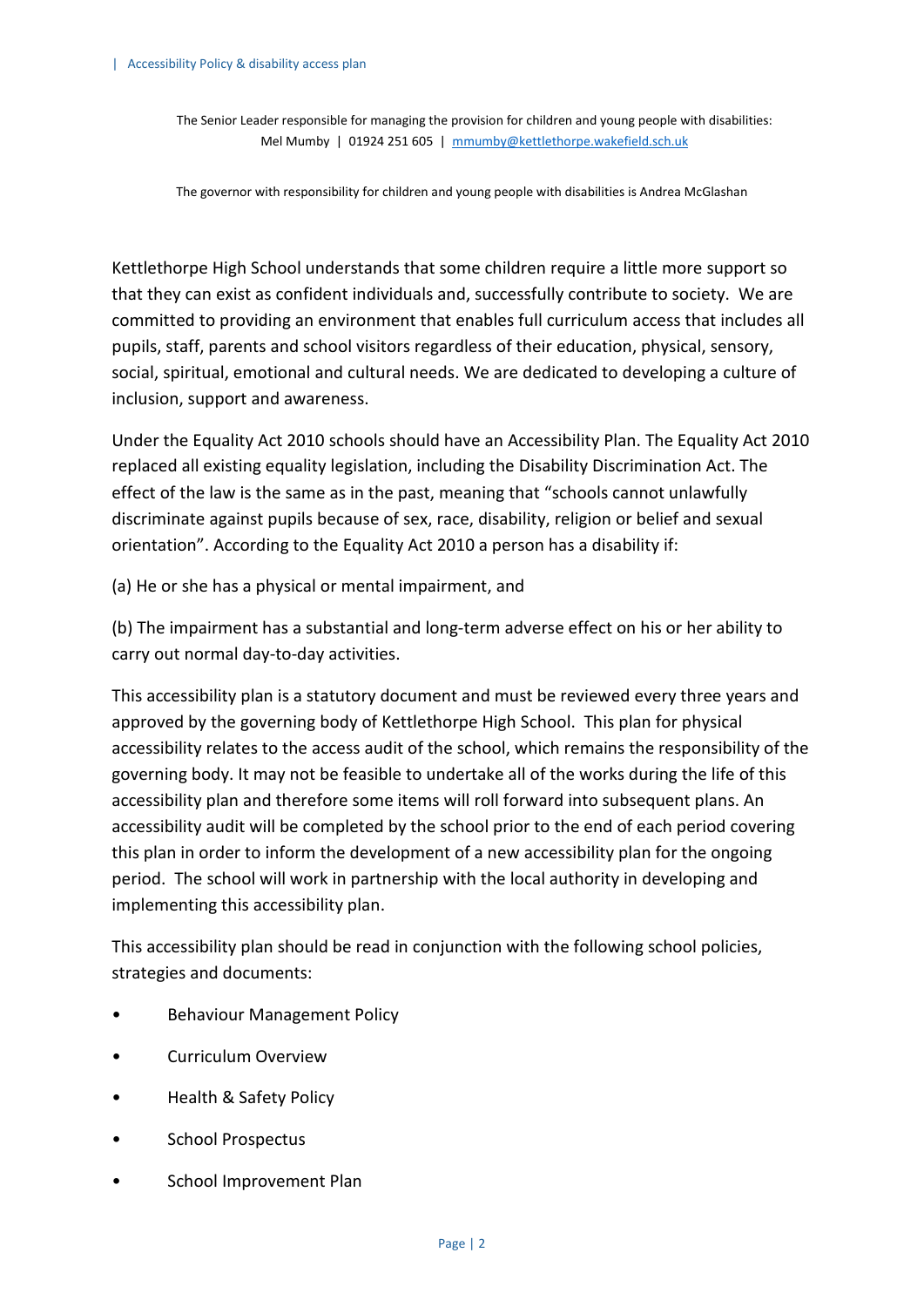• Special Educational Needs Policy

#### Access audit

Kettlethorpe High School is a two storey building and has considerable access at various points around the construction. The hall is on the ground floor and is accessible to all. There is a lift which can accommodate a large wheelchair and is periodically maintained. On-site car parking for staff and visitors includes dedicated disabled and visitor parking bays. All entrances to the school are either flat or ramped and all have wide doors fitted. The main entrance features a distinct access point for wheelchair users and those with a disability. The school has internal emergency signage and escape routes are clearly marked.

### Action Plan

The priorities for the accessibility plan for our school were identified by an action group consisting of:

- SEND Governor
- Headteacher
- Senior Leader with responsibility for children and young people with disabilities
- Special Educational Needs Coordinator
- Facilities Manager.

#### Aims

- To increase the extent to which disabled pupils can participate in the school curriculum.
- To improve the physical environment of the school so that all pupils, regardless of sex, race, disability, religion or belief and sexual orientation are fully able to take advantage of education and the associated services provided by Kettlethorpe High School.
- To provide accessibility for pupils, staff and visitors so that our school is a fully inclusive establishment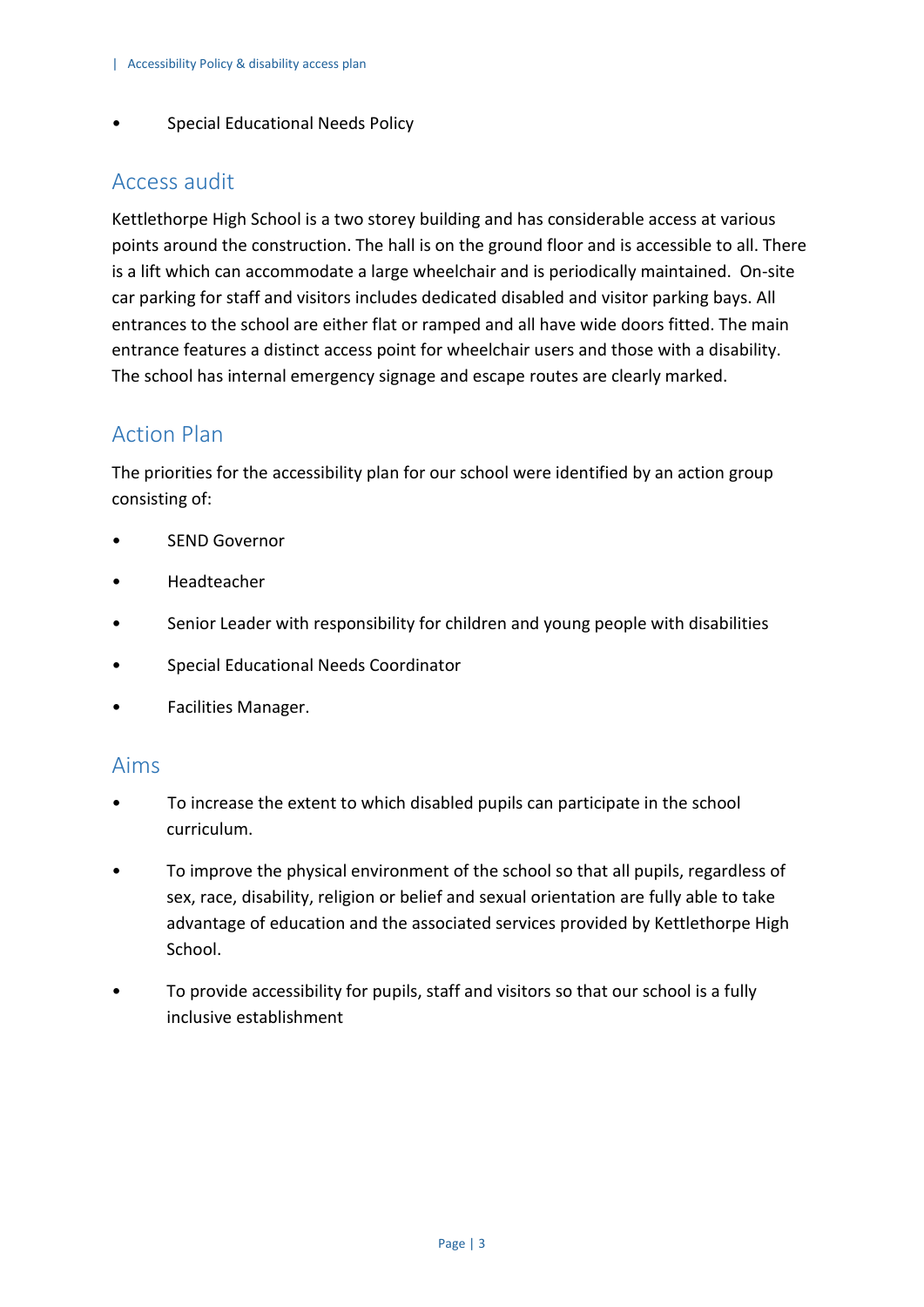-F

| <b>Accessibility Action Plan</b>                                                                                                                                                                                                                                                                                          |                                                                                                               |                                     |                                                                                          |                                                                                                                        |  |
|---------------------------------------------------------------------------------------------------------------------------------------------------------------------------------------------------------------------------------------------------------------------------------------------------------------------------|---------------------------------------------------------------------------------------------------------------|-------------------------------------|------------------------------------------------------------------------------------------|------------------------------------------------------------------------------------------------------------------------|--|
| <b>Objective</b>                                                                                                                                                                                                                                                                                                          | <b>Method</b>                                                                                                 | <b>Timescale</b>                    | <b>Responsibility</b>                                                                    | <b>Success Criteria</b>                                                                                                |  |
| <b>Ensure full access to</b><br>3 year KS4 resources so that the<br>the curriculum for all<br>"lost years" at KS3 are limited.<br>pupils<br>Alternative curriculum in place<br>п<br>Applicable training for all staff<br>Use of strategy sheets<br>Specific equipment for particular<br>pupils so the curriculum is fully |                                                                                                               | Ongoing                             | <b>SLT</b><br><b>Team Leaders</b><br><b>SENCo</b>                                        | School documentation outlining a<br>differentiated curriculum offer                                                    |  |
|                                                                                                                                                                                                                                                                                                                           |                                                                                                               | <b>Team Leaders</b><br><b>SENCo</b> | Bank of fully differentiated subject<br>curriculum                                       |                                                                                                                        |  |
|                                                                                                                                                                                                                                                                                                                           | inclusive                                                                                                     |                                     | <b>SLT</b><br><b>SENCo</b>                                                               | Audit of performance management and CPD<br>shows a variety of training specifically<br>relative to SEND and disability |  |
|                                                                                                                                                                                                                                                                                                                           |                                                                                                               |                                     | <b>SENCo</b><br>LSAs in liaison with<br>applicable agencies                              | Fewer incidents across school for ASD and<br><b>ADHD pupils</b>                                                        |  |
|                                                                                                                                                                                                                                                                                                                           |                                                                                                               |                                     | <b>SENCo</b><br>Designated First Aider in<br>liaison with applicable<br>outside agencies | A range of bespoke tools in operation to<br>support pupils across the curriculum                                       |  |
| Liaise with primary<br>providers to establish<br>transition support<br>plans                                                                                                                                                                                                                                              | Lead learning support assistant<br>working with primary schools to<br>establish early identification of needs | Ongoing                             | Lead teacher for primary<br>transition<br><b>SENCo</b><br>Year Leader for Y7             | Fully in place                                                                                                         |  |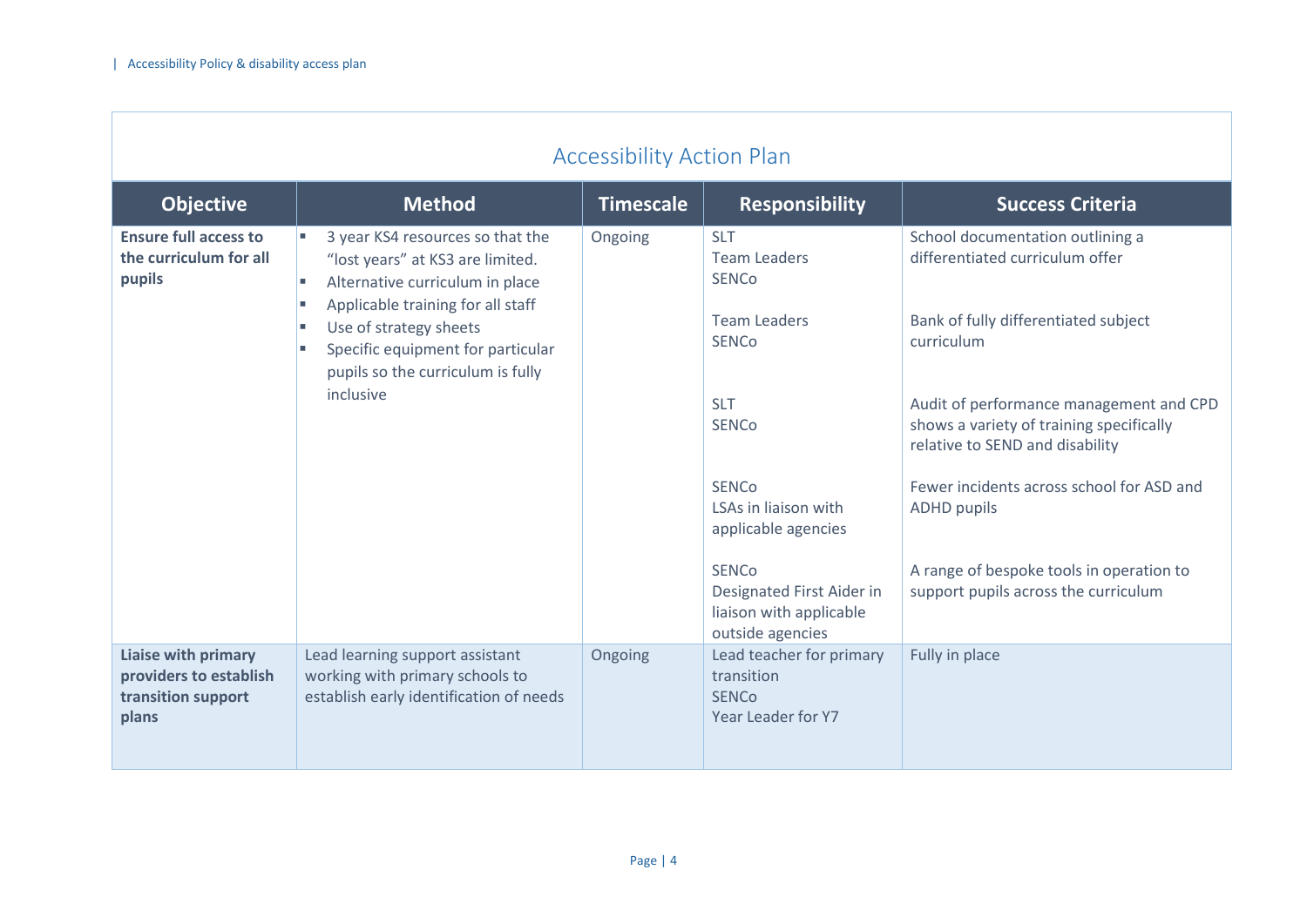| All school policies are<br>reflective of a full<br>inclusive educational<br>offer                              | Carry out audit of present policies                                                                                                                                         | Ongoing | <b>SLT</b><br><b>Year Leaders</b><br><b>Team Leaders</b><br><b>SENCo</b><br><b>Facilities Manager</b> | All policies updated annually                                                                                                                                                                                                                                                 |
|----------------------------------------------------------------------------------------------------------------|-----------------------------------------------------------------------------------------------------------------------------------------------------------------------------|---------|-------------------------------------------------------------------------------------------------------|-------------------------------------------------------------------------------------------------------------------------------------------------------------------------------------------------------------------------------------------------------------------------------|
| <b>Further establish</b><br>collaboration with<br>outside agencies for<br>pupils with specific<br>health needs | Update policy and procedure to<br>establish an register of healthcare<br>plans for identified pupils                                                                        | Ongoing | <b>SLT</b><br><b>Designated First Aider</b><br><b>SENCo</b>                                           | School policy, documentation and<br>healthcare plans reflect draft statutory<br>guidance for governing bodies, 'Supporting<br>pupils at school with medical conditions'<br>December 2015.                                                                                     |
| <b>Analysis of SEND</b><br>review procedures                                                                   | Clear tracking of progress for SEND<br>Clear identification of what<br>constitutes SEND at KHS, associated<br>needs established<br>Parent and pupils voice strengthened     | Ongoing | <b>SENCo</b>                                                                                          | Clear tracking in place for SEND pupils<br>Clear structure and policy in place and used<br>by all staff in SEND folders<br>Pupil SEND forum established<br>Regular parent open events for SEND pupils                                                                         |
| To take account of<br>pupils with disability in<br>all lessons and<br>educational<br>experiences               | Audit current provision for pupils with<br>a disability<br>Provide necessary bespoke equipment<br>where a clear need is identified<br>Learning walks<br>Lesson observations | Ongoing | <b>SLT</b><br><b>SENCo</b><br><b>Team Leaders</b>                                                     | Provision map for SEND in place<br>Document in place showing where bespoke<br>equipment and tools are in place<br>Variety of activities evident in teacher<br>planning and in the classrooms.<br>TA/teacher agreements and strategy sheets<br>used as a frequent planning aid |
| <b>Improve accessibility</b><br>for disabled pupils,<br>staff and visitors                                     | Constantly review the needs of pupils,<br>staff and visitors with physical<br>difficulties and sensory impairments<br>when planning and undertaking future                  | Ongoing | <b>SLT</b><br><b>Facility Manager</b>                                                                 | Enabling of all needs to be met where<br>feasible.                                                                                                                                                                                                                            |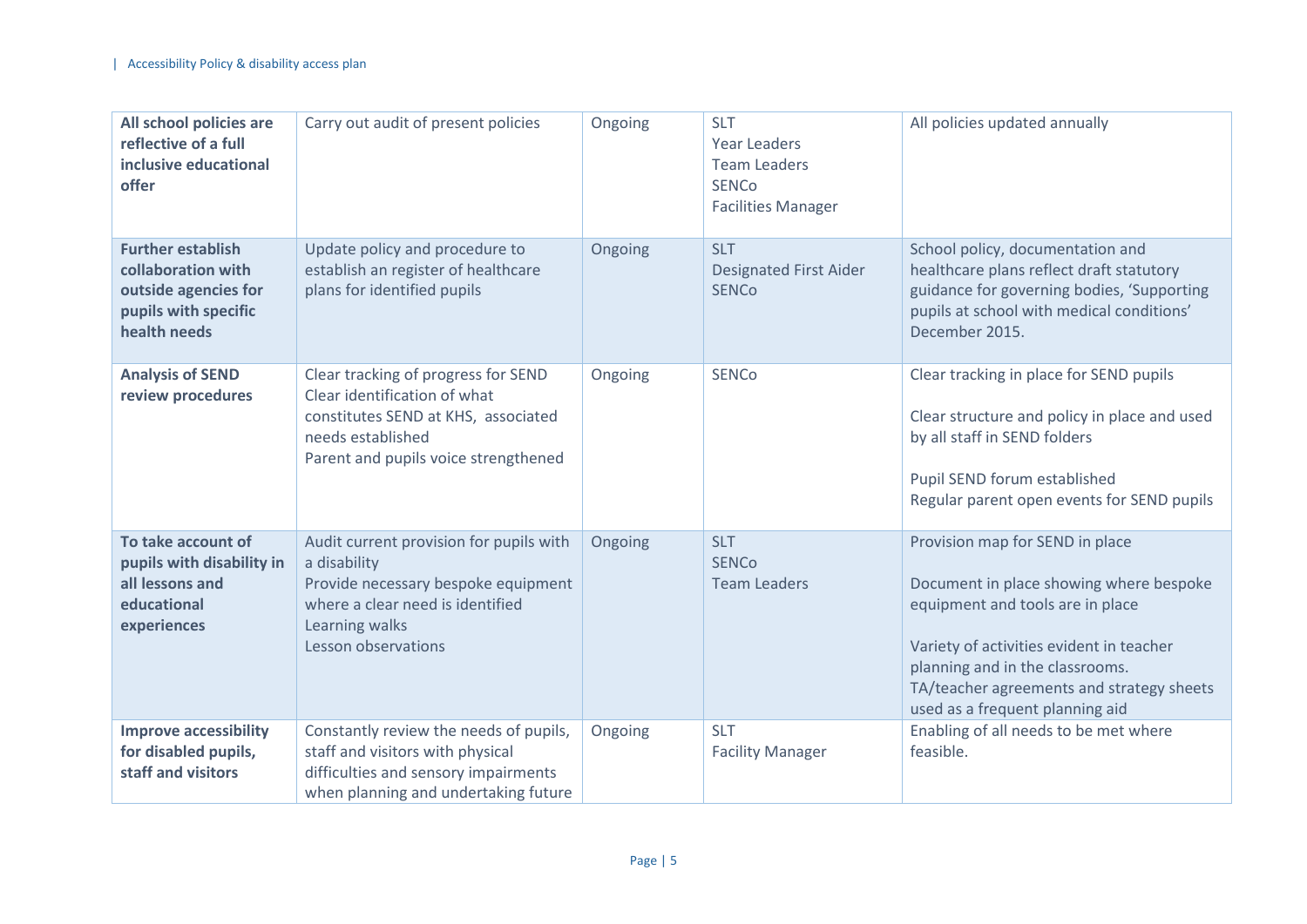|                                                                                                                                                      | improvements and refurbishments of<br>the site and premises                                                                                                                                                                                                                                     |                      |                                                                                          |                                                                                                                                                                                                                                                                   |
|------------------------------------------------------------------------------------------------------------------------------------------------------|-------------------------------------------------------------------------------------------------------------------------------------------------------------------------------------------------------------------------------------------------------------------------------------------------|----------------------|------------------------------------------------------------------------------------------|-------------------------------------------------------------------------------------------------------------------------------------------------------------------------------------------------------------------------------------------------------------------|
| <b>Ensure all pupils with a</b><br>disability are actively<br>involved in their<br>learning                                                          | Create accessibility plans part of<br>annual reviews and pupil profile<br>process<br>Yearly confidential survey of all staff<br>to ascertain needs                                                                                                                                              | September<br>Ongoing | <b>SENCo</b><br><b>SLT</b><br><b>Facility Manager</b>                                    | All applicable pupil documentation is up to<br>date with clear accessibility plans<br>Staff needs are met through attending to the<br>results of the confidential survey                                                                                          |
| <b>Ensuring disabled</b><br>parents have every<br>opportunity to be<br>involved                                                                      | Carry out an audit of parental needs<br>Utilise disabled parking spaces for<br>drop off & collection of children<br>Use of outside agencies to support<br>effective communication, where<br>necessary, with parents                                                                             | September            | <b>SLT</b><br><b>Facility Manager</b><br><b>SLT</b><br><b>SENCo</b>                      | Database of parents needs made available to<br>staff as necessary, used by staff to<br>communicate with parents<br>Procedures in place and disseminated to<br>applicable parents<br>Record of accessible support for variety of<br>disability and need of parents |
| <b>Maintain awareness of</b><br>access requirements<br>for wheelchairs around<br>the school site and<br>take into account when<br>planning new build | Future builds to incorporate DDA<br>requirements<br>Future developments impacting<br>current car parking arrangements to<br>look at provision for additional<br>disabled parking.                                                                                                               | Ongoing              | Site Manager<br><b>ICT Manager</b><br><b>SMT</b><br>LA<br>Contractor/Architect           |                                                                                                                                                                                                                                                                   |
| <b>Ensure the Emergency</b><br><b>Evac Systems are in</b><br>place                                                                                   | This is catered for in the Fire<br>Emergency arrangements in the form<br>of Personal Evacuation Plan.<br>Plans to be reviewed each year in the<br>light of the room timetable and any<br>future wheelchair users.<br>Pupils with restricted mobility and<br>wheelchair users have the option of | Ongoing              | <b>SENCo</b><br><b>Learning Support</b><br>All Staff<br>H&S Co-ordinator/Site<br>Manager |                                                                                                                                                                                                                                                                   |